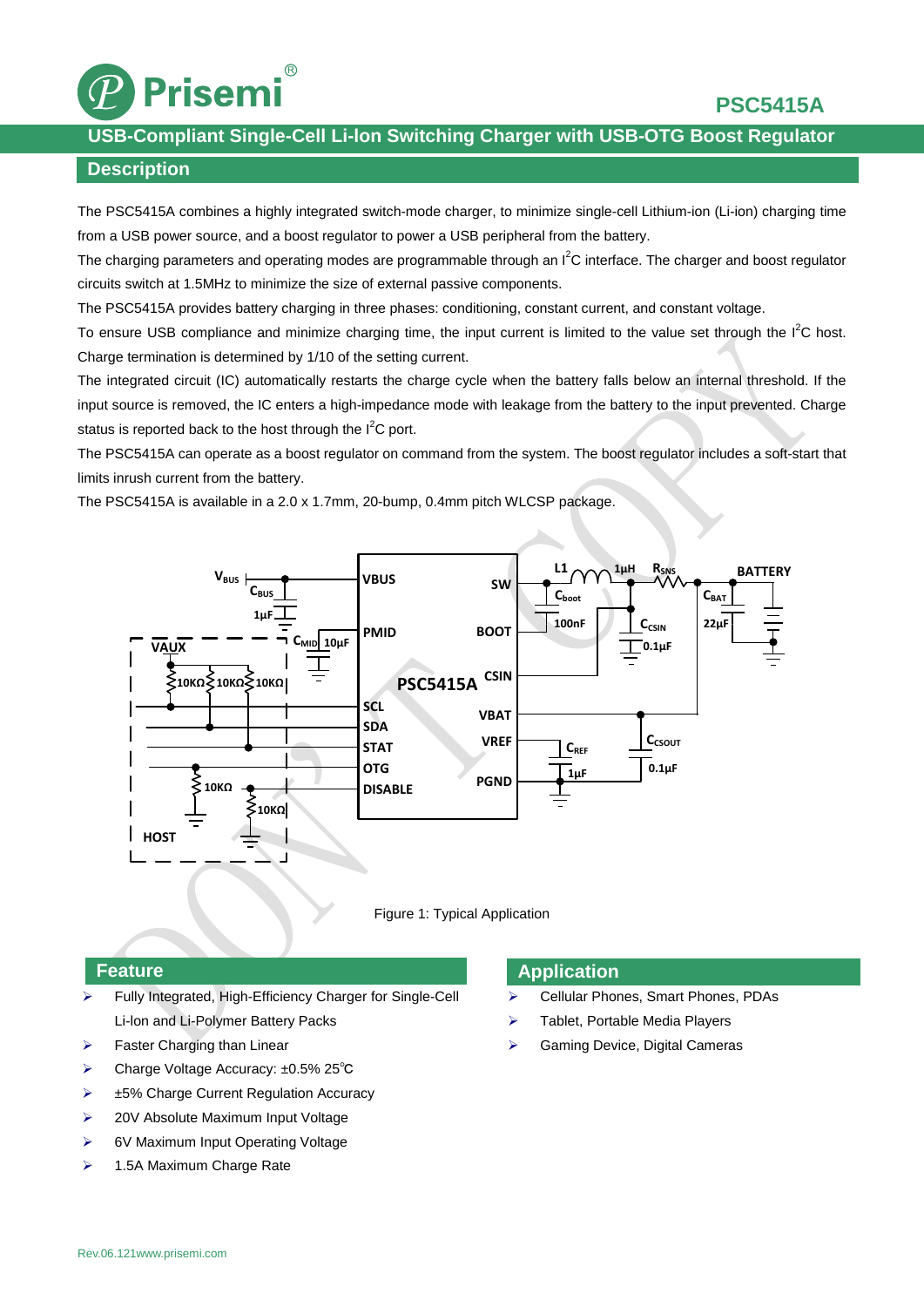

# **USB-Compliant Single-Cell Li-lon Switching Charger with USB-OTG Boost Regulator**

- $\triangleright$  Programmable through  $I^2C$  Interface:
	- -Input Current
	- -Fast-Charge/Termination Current
	- -Charger Voltage
	- -Termination Enable
- > 1.5MHz Synchronous Buck PWM Controller with WideDutyCycleRange
- $\triangleright$  Small Footprint 1µH External Inductor
- Weak Input Sources Accommodated by Reducing Charging Current to Maintain Minimum VBUS Voltage
- Low Reverse Leakage to Prevent Battery Drain to VBUS
- 5V, 500mA Boost Mode for USB OTG for 3.0 to 4.5V Battery Input

### **Recommended External Components**

| <b>Component</b> | <b>Description</b>                       | <b>Vendor</b>          | <b>Parameter</b> | Typ. | <b>Units</b> |
|------------------|------------------------------------------|------------------------|------------------|------|--------------|
| L1               | 1.0uH, 20%, 2.3A<br>$2.0$ mm*1.6mm*0.9mm | Murata:LQM2MPN1R0      | L                | 1.0  | μH           |
| $(lch < = 1.5A)$ |                                          |                        | DCR(Series R)    | 80   | $m\Omega$    |
| C <sub>BAT</sub> | 22µF,10%,6.3V,X5R,0603                   | Murata: GRM188R60J226M | C                | 22   | μF           |
| $C_{MID}$        | 10µF,10%,6.3V,X5R,0603                   | Murata: GRM185R60J106M | C                | 10   | μF           |
| $C_{\text{BUS}}$ | 1.0µF,10%,25V,X5R,0603                   | Murata: GRM188R61E105M | C                | 1.0  | μF           |

 $\overline{\phantom{a}}$ 

# **Pin Configuration**





Figure 3: WLCSP-20 Pin Assignments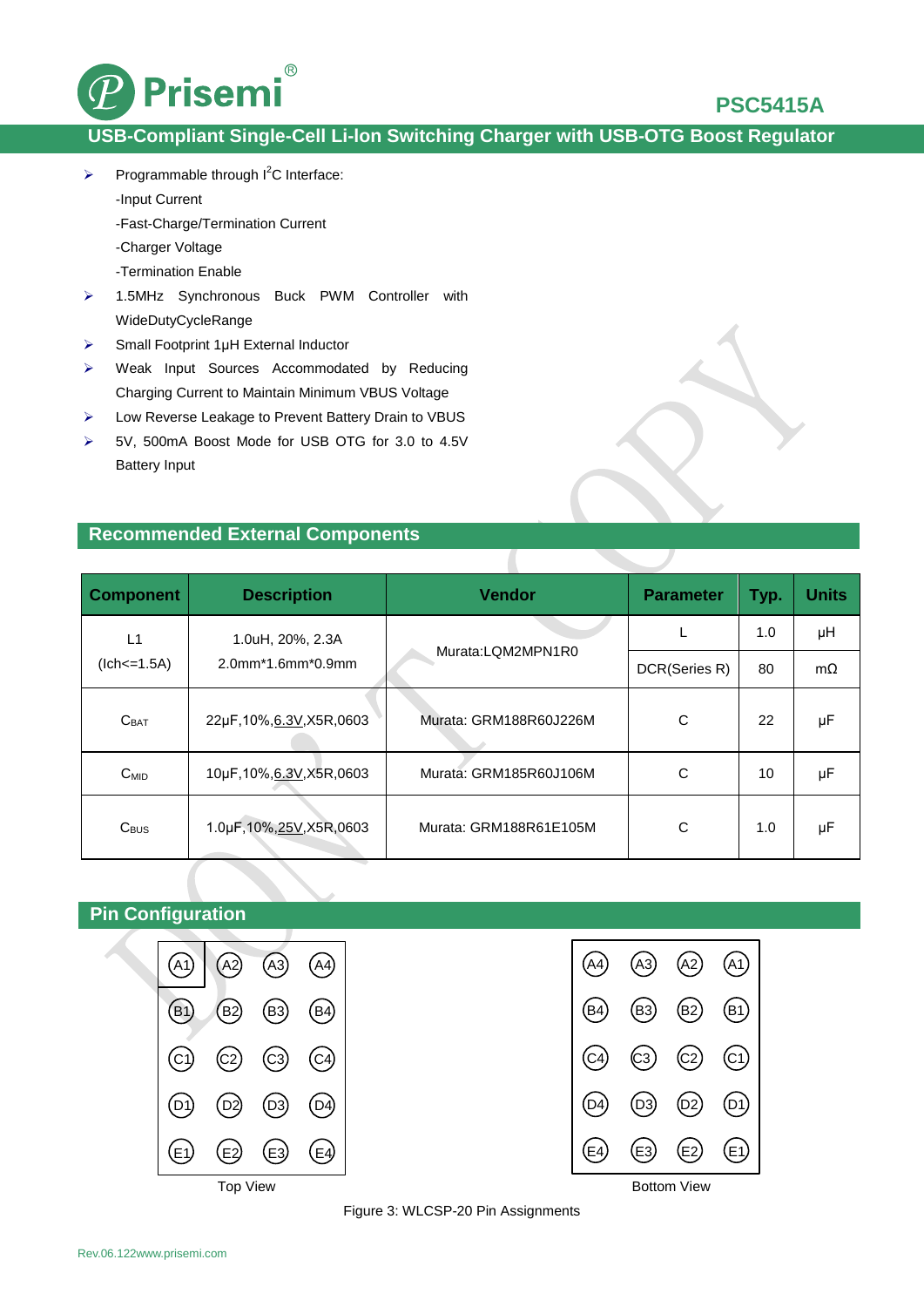

# **USB-Compliant Single-Cell Li-lon Switching Charger with USB-OTG Boost Regulator**

# **Pin Definitions**

| Pin#           | <b>Name</b>    | <b>Description</b>                                                                                                                                                                             |  |  |
|----------------|----------------|------------------------------------------------------------------------------------------------------------------------------------------------------------------------------------------------|--|--|
| A1, A2         | <b>VBUS</b>    | Charger Input Voltage and USB-OTG output voltage. Bypass with a 1µF capacitor to PGND                                                                                                          |  |  |
| A3             | <b>BOOT</b>    | Boost strap capacitor connection for high side NMOS gate driver. Connect 33nF~100nF<br>ceramic capacitor (voltage rating ≥ 10V) from BOOT to SW pin.                                           |  |  |
| A4             | <b>SCL</b>     | I <sup>2</sup> C Interface Serial Clock. This pin should not be left floating.                                                                                                                 |  |  |
| <b>B1-B3</b>   | <b>PMID</b>    | Power Input Voltage. Power input to the charger regulator, bypass point for the input current<br>sense, and high-voltage input switch. Bypass with a minimum of 4.7µF, 6.3V capacitor to PGND. |  |  |
| <b>B4</b>      | <b>SDA</b>     | I <sup>2</sup> C Interface Serial Data. This pin should not be left floating.                                                                                                                  |  |  |
| $C1-C3$        | <b>SW</b>      | Switching Node. Connect to output inductor.                                                                                                                                                    |  |  |
| C <sub>4</sub> | <b>STAT</b>    | Status. Open-drain output indicating charge status. The IC pulls this pin LOW when charge is in<br>process.                                                                                    |  |  |
| $D1-D3$        | <b>PGND</b>    | Power Ground. Power return for gate drive and power transistors. The connection from this pin to<br>the bottom of CMID should be as short as possible.                                         |  |  |
| D <sub>4</sub> | <b>OTG</b>     | On-The-Go. Enables boost regulator in conjunction with OTG_EN and OTG_PL bits (see<br>Table 16).                                                                                               |  |  |
| E1             | <b>CSIN</b>    | Current-Sense Input. Connect to the sense resistor in series with the battery. The IC uses<br>this node to sense current into the battery. Bypass this pin with a 0.1µF capacitor to PGND.     |  |  |
| E <sub>2</sub> | <b>DISABLE</b> | Charge Disable. If this pin is "1", charging is disabled. When LOW, charging is controlled by I2C<br>registers.                                                                                |  |  |
| E <sub>3</sub> | <b>VREF</b>    | Bias voltage. Connect to a 1uF capacitor to PGND. The output voltage is PMID, which is limited<br>to6.5V. Any resistor loading to VREF is NOT recommended.                                     |  |  |
| E4             | VBAT           | Battery Voltage. Connect to the positive (+) terminal of the battery pack. Bypass with a 0.1µF<br>capacitor to PGND if the battery is connected through long leads.                            |  |  |

 $\bigcirc$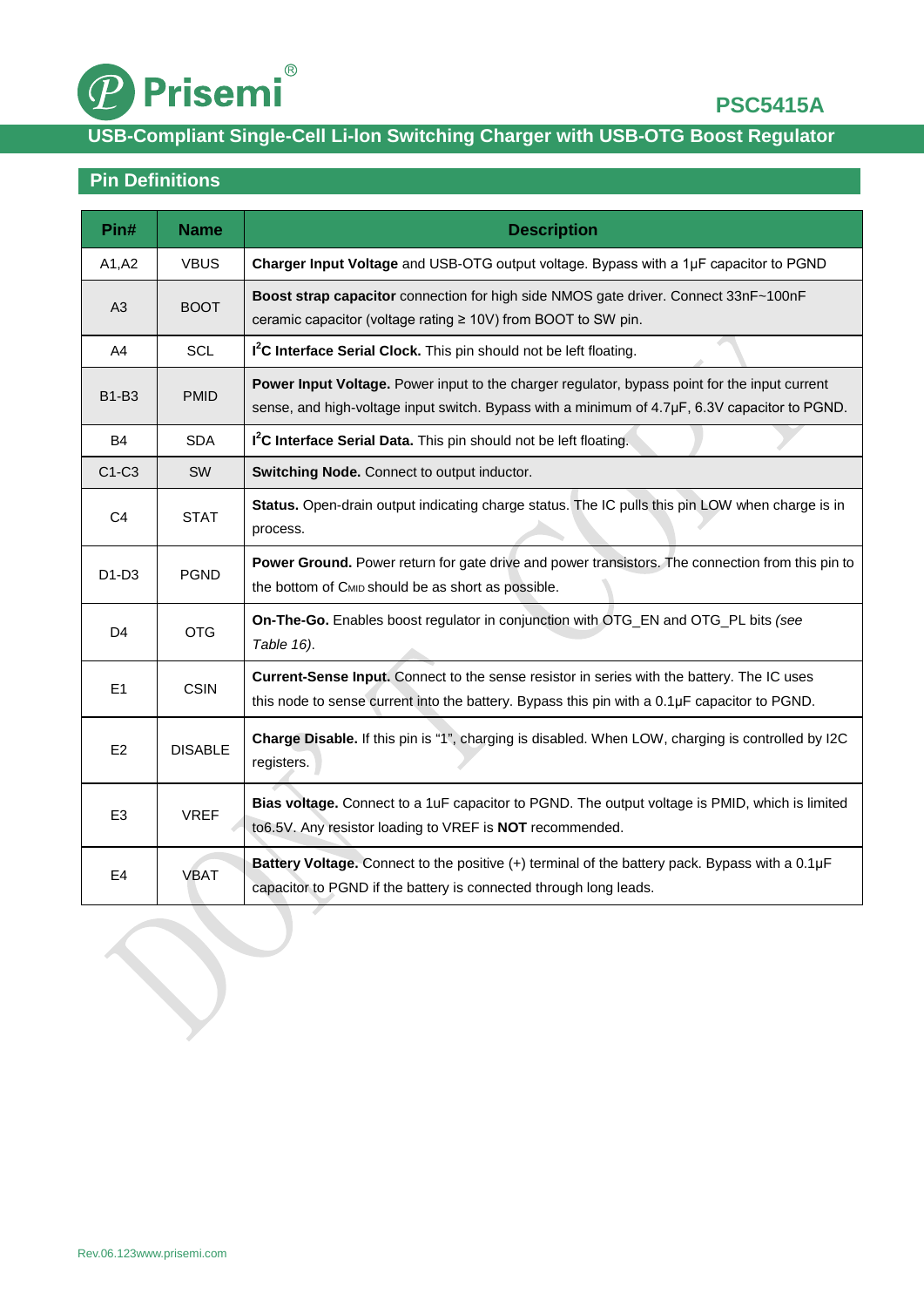

**USB-Compliant Single-Cell Li-lon Switching Charger with USB-OTG Boost Regulator**

### **Product dimension**



Figure 50. 20-Ball WLCSP, 4x5 Array, 0.4mm Pitch, 250μm Ball

## **Product-Specific Dimensions (mm)**

| <b>Product</b>  |                   |                 | . .   |       |
|-----------------|-------------------|-----------------|-------|-------|
| <b>PSC5415A</b> | $2.000 \pm 0.030$ | $1.700 + 0.030$ | 0.250 | 0.200 |